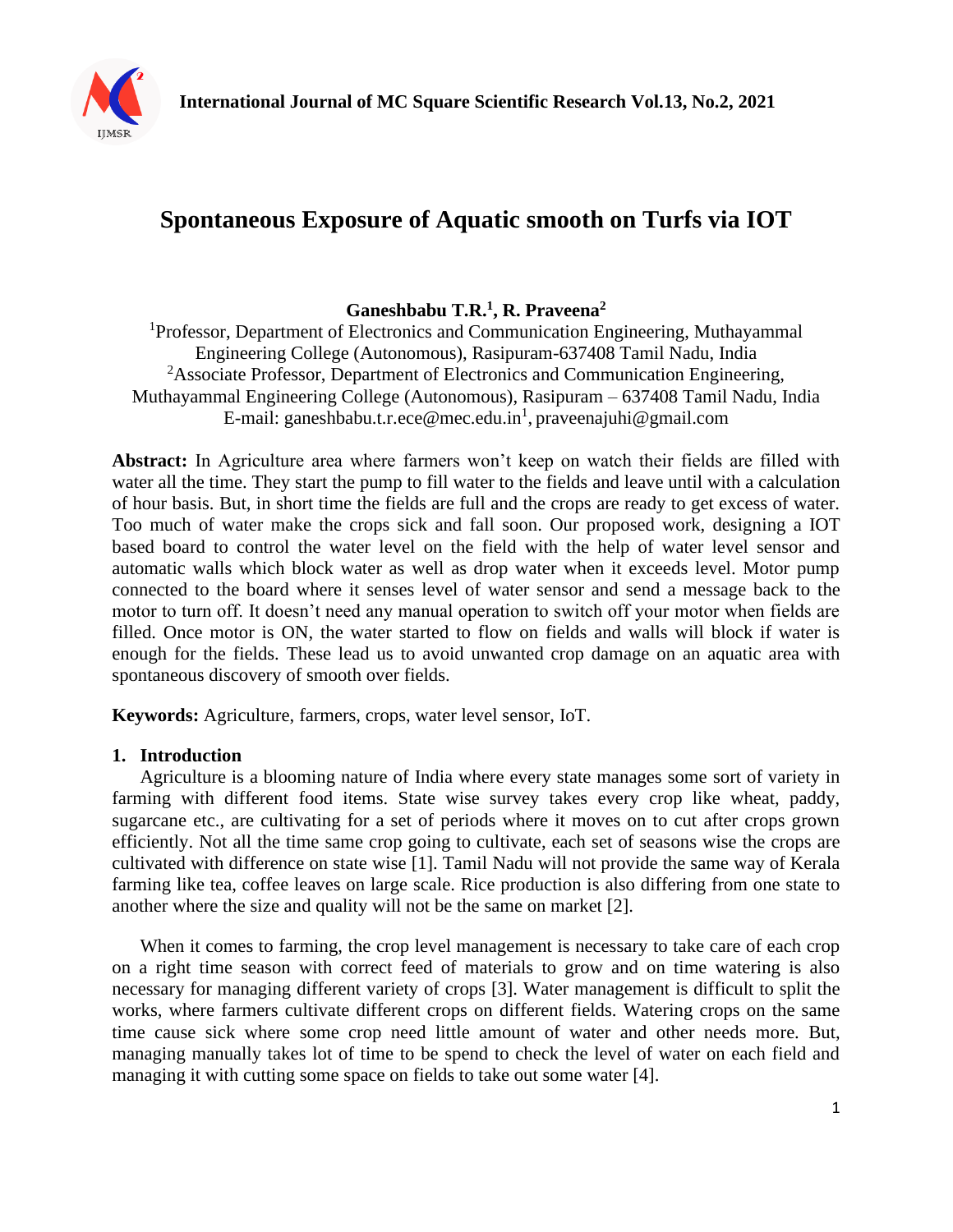

Now days, technology emerged on market on different areas even in agriculture. So, this management and all going to be done automatically with variety of sensors where it checks the soil status using soil sensor whether it is dry or moisture. Even with vibration sensor, the theft detection on motor room is monitored and alternate solution of intimation is passed to owner of farm. So, it will be helpful for entire agriculture field without any manual progressing on watering and making some authentication [5].

### **2. Literature Survey**

The study's goal was to create a programmable microcontroller chip that would autonomously manage watering depending on soil moisture sensed by a household soil moisture sensor. This instrument determines whether or not the soil is dry. Farmers no longer need to water by hand. The gadget, in addition to assisting farmers, may be deployed on plantation, soil and crop nurseries, urban parks, hotels, workplaces, and in residences with parks or plants that require frequent watering [6].The experiment approach was employed in the investigation of Automatic Drip Irrigation system in The Plants Mansion - Employing Arduino Microcontroller. Some of the phases that must be addressed include the conceptual design, the development/manufacturing level, and the implementation stage. Following that, the product is tested by putting certain previously stated variables to the test [7].

Usually, the trees should be irrigated couple of times a day, in the dawn and dusk. As just a result, the controller must be programmed to water the yard or farms approximately twice each day. People appreciate plants, their advantages, and the satisfaction that comes from caring for them. Nevertheless, most individuals find it difficult to stay healthy and living. To meet this problem, we created a prototype that allows a plant to become more self-sufficient by watering itself from a big water tank and feeding itself with artificial sunshine. The pro-To type reports its present state and urges the client to fill the storage tank [8].The procedure begins with the sensor detecting soil moisture. If the soil moisture value is between 30% and 35%, the gadget initiates the watering function by opening the solenoid valve valve to drain water to the pipe. When the soil moisture level exceeds 35%, the gadget turns off the irrigation function. ThingSpeak IoT platform is used to visually present humidity content statistics [9].

The suggested system in [10] monitors and maintains main gardening quantities: moisture in the soil content and illuminance. This is accomplished through the use of moisture in the soil sensors and intensity of light sensors. The monitored data is continually transmitted to the Thingspeak web IoT cloud. The data collected from the system is processed in the cloud, and when a specified threshold of soil moisture is achieved, an action is sent through the server to the garden's autonomous sprinkler system to irrigation the garden [11].

In this study, a system is created that detects the soil moisture content of the plant and turns on the motor to water it when necessary. By watering itself, this technique makes the plant more self-sufficient [12]. Temperature, humidity, soil moisture, and light intensity are all monitored by the system. An infrared sensor is installed to detect any exterior object entering the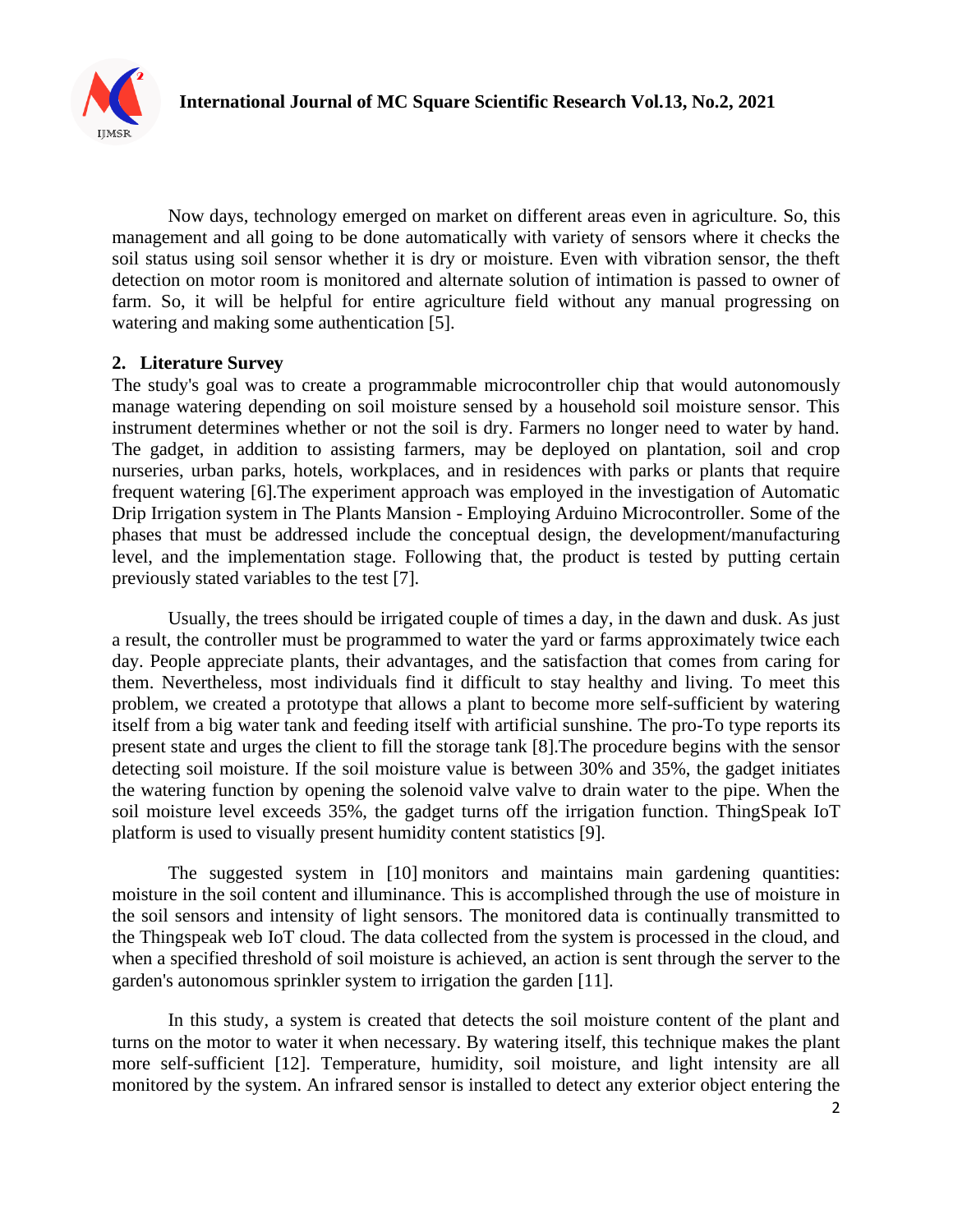

field; if an intruder is detected, a buzzer will sound for a few seconds. The motor installed in the field functions both manually and automatically based on the results of the moisture sensor in the soil. The motor changes between the on and off stages of pumping action automatically. The outcomes may be seen in both the web app and the monitor [13]. A Solar Powered Electric Motor is utilized to power the water pump, and an Embedded Controller is employed to provide automated watering of the plants. The moisture in the soil is detected, and the motor operates as a result [14].

### **3. Methodology**

Our implementation, designing a senor-based automation watering system to control flow of water on various fields and checking the level of sensors whether this field is enough. When the motor is ON to fill the water on fields, the senor inserted in fields check the level of water. If the water level reaches its limit, automatically a wall will close the field and drops water on to another fields, when it reaches all fields with enough water. Automatically intimation is passed to the motor switch with a signal of ON or OFF helps better farming on a smart way without any manual monitoring of work during watering fields [15].



**Figure 1:** Architecture of the system

In Figure 1, the detailed view our implementation is explained. Here, first the water pump is on to fill water on to the fields. Second, kit is inserted with water level sensor and wireless sensor to send intimation back to the kit. Then, the sensor checks level of water on each field and send a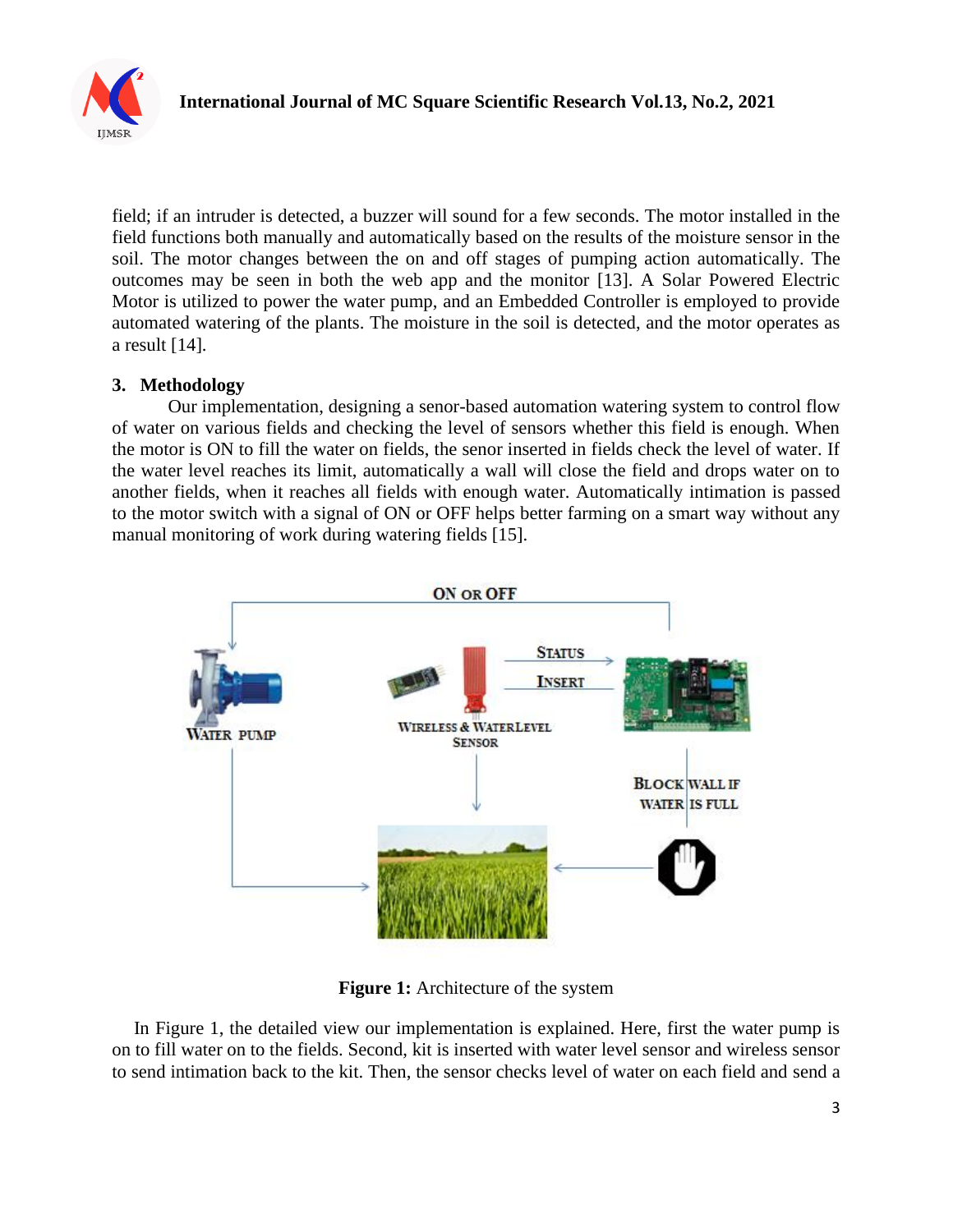

message back to kit. Where kit receives signal and process action whether to turn off motor or block water for that filled. Each time a field is checked whether it is enough water or need to pass water from that field to another with status action. Sensor analyzes each level and keeps on forwarding the information back to the main board to further proceeding.

With the help of IOT board the process is completely automatic, there is no need of manual monitoring of water proceeding to the filed by calculating hour basis. Just turn on the motor as well as main board to keep on check the status of files simultaneously without any interference. Vehicle water pumps manage the flow of water through a vehicle's cooling system; when the seal on one of these fails, the entire pump must be replaced. Pressure water pumps, which are located within the house or company, manage the water pressure year-round, managing water flow to various regions of the place.

#### 4. **Result and Discussion**

This approach consists of building a sensor-based automated watering system to manage the flow of water on various fields while also checking the level of sensors to see if this field is sufficient. When the engine is turned on to fill the fields with water, the senor implanted in the fields checks the level of water. If the water level exceeds its maximum, an automated wall closes the field and dumps water on neighboring fields until all fields have enough water.

In this methodology we compare the old days of watering standards and current technology update on the domain to initialize a legal way for future work. Manual standards with automatic board functionality increase the standard of improvisation on agriculture areas as shown in Figure 2.



**Figure 2:** Comparison of Manual and Automatic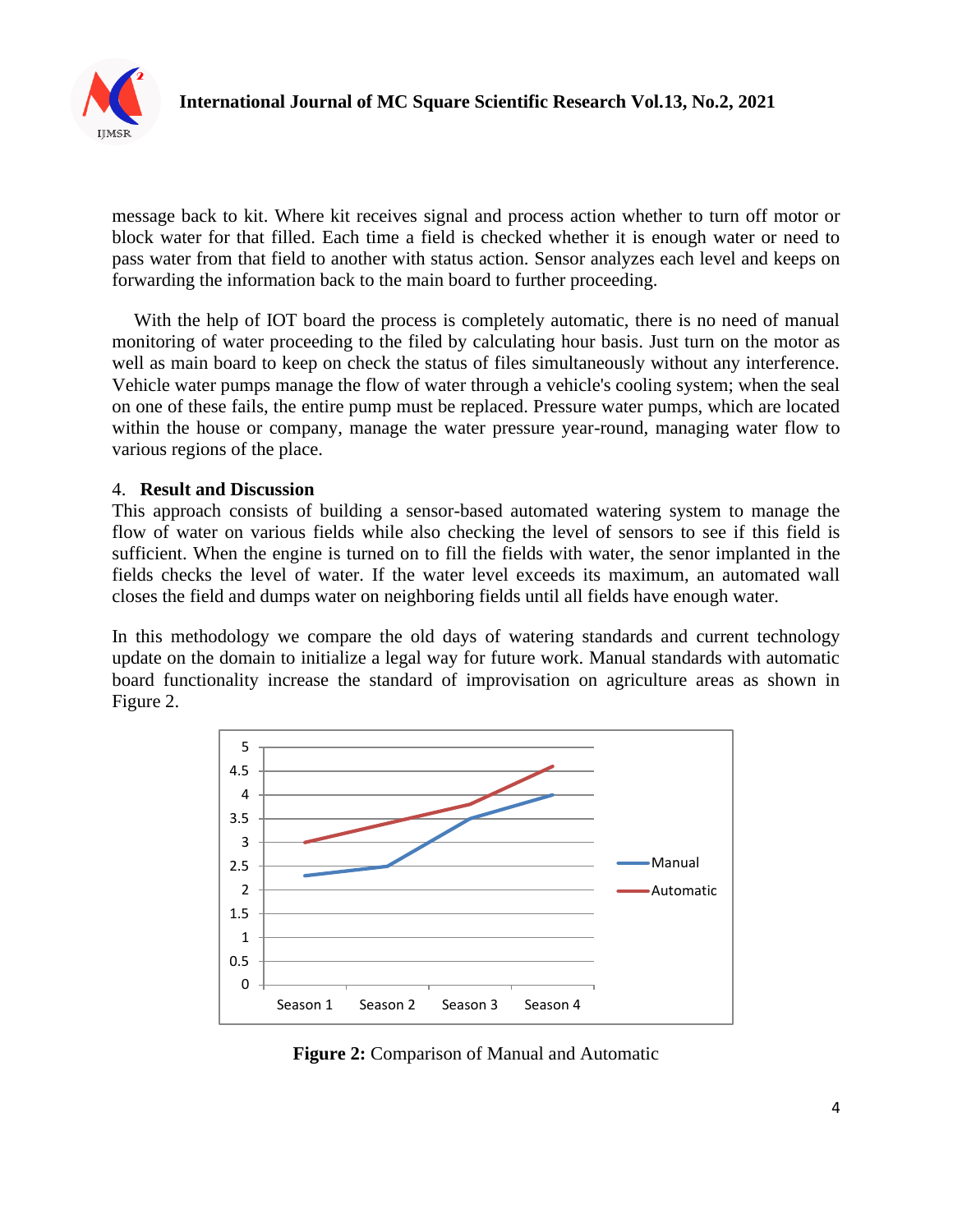

As a result, the microcontroller is set to water plants twice a day. The system is created in such a manner that it reports its present condition and reminds the user to fill the tank with water. All of these notifications are sent via a smartphone application. We think that by using this prototype, we may all enjoy keeping plants without worrying about being absent or forgetful. The procedure is totally automatic with the aid of the IOT board; there is no need for human monitoring of water flowing to the field on an hourly basis. Simply switch on the motor as well as the main board to keep track on the status of files without interfering.

### **5. Conclusion**

Once motor is ON, the water started to flow on fields and walls will block if water is enough for the fields. These lead us to avoid unwanted crop damage on an aquatic area with spontaneous discovery of smooth over fields. Finally, manual operations are kept on monitoring with a human being to complete functionalities. IOT based automation watering of crop fields proven with better functionalities without any damage to crops on water level high basis. Improvised method with excess amount of water is blocked and moved on to other fields increased ability to discovering areas. The procedure is totally automatic with the aid of the IOT board; there is no need for human monitoring of water flowing to the field on an hourly basis. Simply switch on the motor as well as the main board to keep track on the status of files without interfering. Automatically intimation is passed to the motor switch with a signal of ON or OFF helps better farming on a smart way without any manual monitoring of work during watering fields.

### **References**

- 1. Sajeethsaseendran, V. Nithya, Automated water usage monitoring system, Communication and Signal Processing (ICCSP), International Conference on 2016.
- 2. Martin Rouen, Glen George, Jack Kelly, Mike Lee and Enrique Moreno-Ostos, High-Resolution Automatic Water Quality Monitoring Systems Applied To Catchment And Reservoir Monitoring, Centre for Ecology and Hydrology, Windermere, Cumbria, UK.
- 3. Wen-Yaw Chung, Meo Vincent C. Caya, Chien-Lin Chen, Wireless Sensor Based Monitoring and Content Management System for Agricultural Application, Position Papers of the 2013 Federated Conference on Computer Science and Information Systems pp. 75–78.
- 4. Dr. Narayan G. Hegde, Water Scarcity and Security in India, Sharad Krishi. Water Scarcity and Security in India. Centre for International Trade in Agriculture &Agro-based Industries, Pune : 18-20.
- 5. Pandian D R, \*Dr. Mala K, Smart Device to monitor water quality to avoid pollution in IoT environment, International Journal of Emerging Technology in Computer Science & Electronics (IJETCSE) ISSN: 0976-1353 Volume 12 Issue 2 –JANUARY 2015.
- 6. Prasojo, Ipin, Andino Maseleno, and Nishith Shahu. "Design of automatic watering system based on Arduino." *Journal of Robotics and Control (JRC)* 1, no. 2 (2020): 59-63.